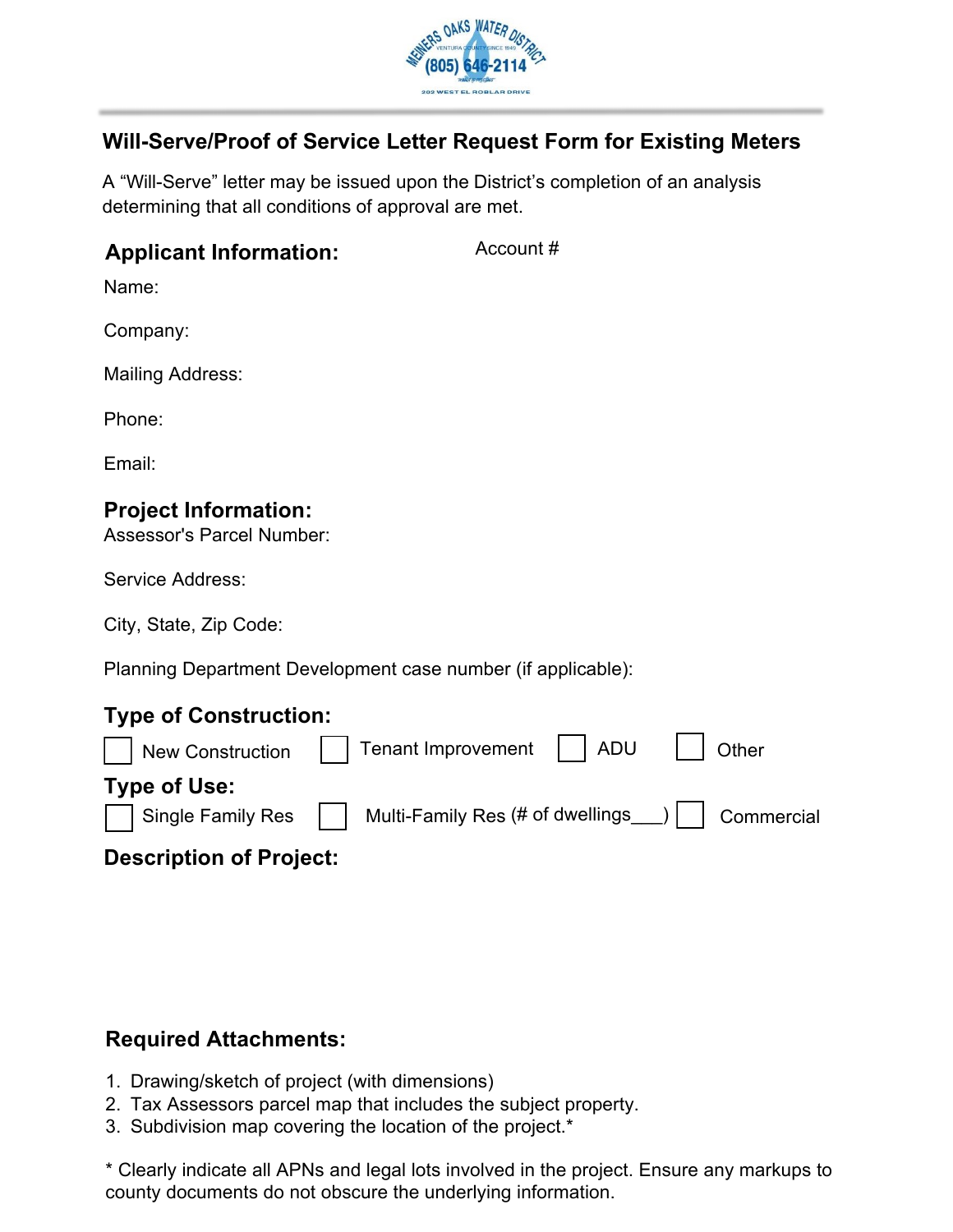

# **Will-Serve/Proof of Service Letter Request Form for Existing Meters**

# Applicant Signature **Date**

*Please allow a minimum of 60 days to evaluate and process this Will Serve letter request. The time frame will depend on receipt of satisfactory information from the applicant and schedule of pertinent District Committees and Board of Directors meetings.*